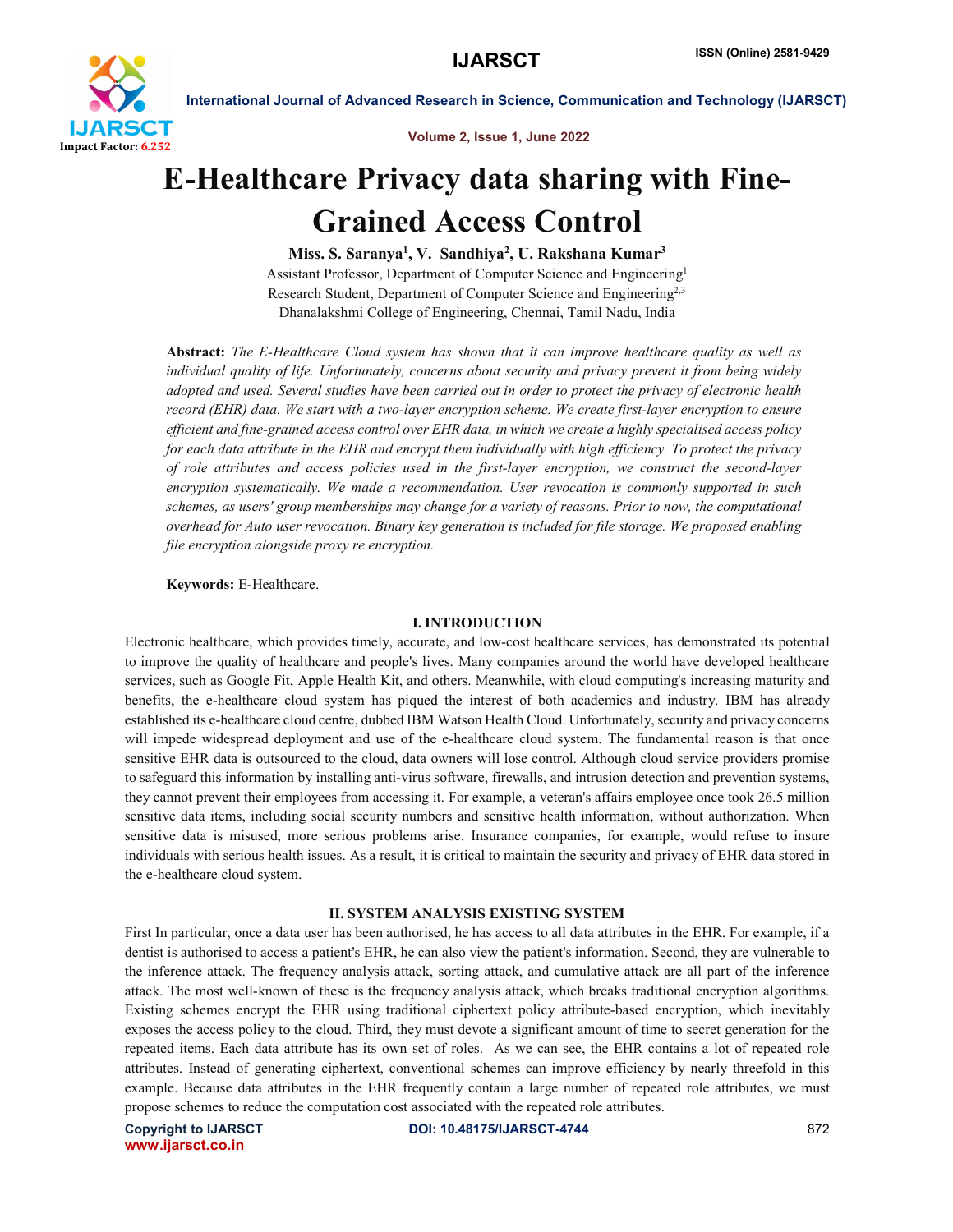

#### Volume 2, Issue 1, June 2022

#### Disadvantage

- Problems with data security and performance
- After response file access, the file can be accessed at any time.

#### 2.1 Proposed System

To ensure that access to EHR data is efficient and fine-grained. E Healthcare-Cloud allows the cloud to perform computationally intensive tasks on behalf of the data user while keeping sensitive information private. We also develop a blind data retrieving protocol to preserve the access pattern of data attributes in the EHR. We conduct extensive experiments and perform rigorous security analyses to validate the efficacy and efficiency of our proposed schemes. Our proposed scheme should limit the level of privacy protection to a certain degree. We measure the privacy disclosure of our scheme using the attacker's confidence in the success of an attack. We begin by demonstrating the two-layer encryption scheme. We suggested Because users may be subject to group membership, such schemes commonly support user revocation. For file storage, we include binary key generation. We proposed enabling proxy re encryption for file encryption.

#### Advantages

- Our main advantage is that we can securely store and access data in the cloud.
- If the server is interrupted or an internal staff member makes a mistake, the E-Healthcare document may be vulnerable. our proposed scheme, and demonstrate that the security and privacy objectives were met.
- The serious security and protection concerns are just one of the issues impeding the framework's widespread adoption.

#### III. SYSTEM ARCHITECTURE



#### 3.1 Modules Description

#### A. Data Owner

There are n numbers of data owners in this module. Before performing any operations, the owner should register. And the details of the registered owner are saved in the Owner module. After successfully registering, he must login with his authorised user name and password.

Data Owner, based on user characteristics, develops different access control strategies, encrypts uploaded files with the appropriate encryption method, and then sends them to the cloud server.

In this module, we perform the following tasks:

- 1. Register
- 2. Login
- 3. Upload File

The data owner receives a one-time key from the cloud server. That key is used in the upload process. When the Data Owner's Session Time is up, the Key will automatically expire. Data owners should define the access policy for each data

www.ijarsct.co.in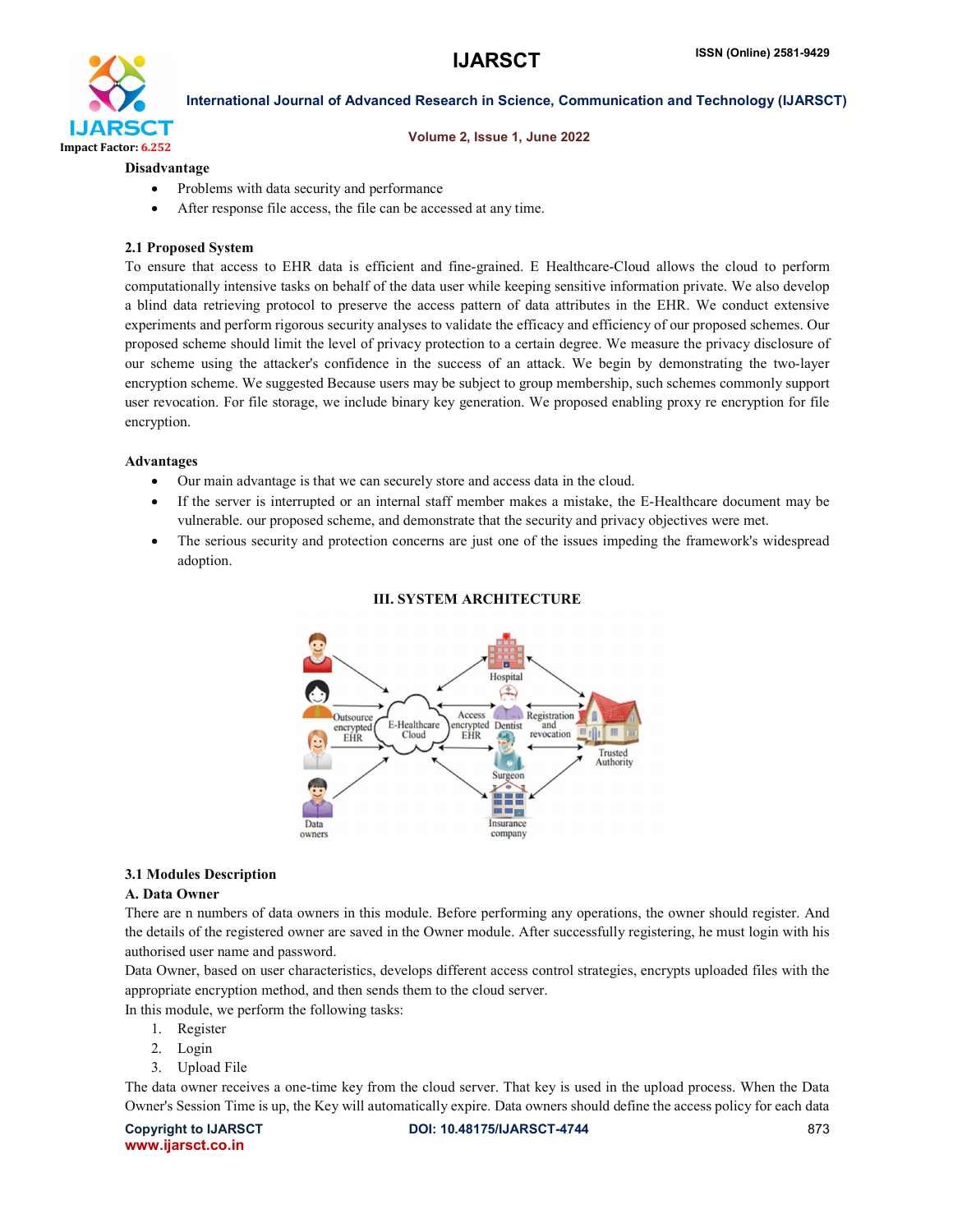

#### Volume 2, Issue 1, June 2022

attribute in the EHR so that data users can access the data. In this module, there are n numbers of data owner are present. Owner should register before doing some operations. And register Owner details are stored in Owner module. After registration successful he has to login by using authorized user name and password.

Cloud Server Provide one Time Key to Data Owner. That Key Used for upload Process. After Data owner Session Time Finished the Key will automatically expired.

- 1. View File
- 2. Logout

The access policy for each data attribute in the EHR should be specified by the data owner so that the data user can only access and decrypt his authorised data attribute.

#### User

The user is the receiver of ciphertexts who has access to the outsourced data. If the user is the intended receiver as defined by the data owners or data disseminators, he is able to decrypt the initial and re-encrypted ciphertexts. This module contains n data users. Before performing any operations, the Data User must first register. And only the Trusted authority has access to register user details. After a successful registration, the trusted authority must grant permission to the data user. The user must then login with an authorised user name and password. The User can define their roles in this module, such as Surgeon, Insurance, and so on.

#### E-Healthcare Cloud System

In this module, we create the following features:

- 1. Login
- 2. View All File Information
- 3. Update User and Owner
- 4. View All Data Owner
- 5. View All User details with status of Blocked or accepted.

#### Trusted Authority

Home Page

 The central authority (CA) is a fully trusted authority that manages and distributes public/secret keys in the system, including generating system parameters to initialize. the system and generating private keys and attribute keys with users' identity and attributes. Furthermore, it serves as a trusted time agent, publishing time tokens at predefined intervals.

#### IV. OUTPUT RESULTS

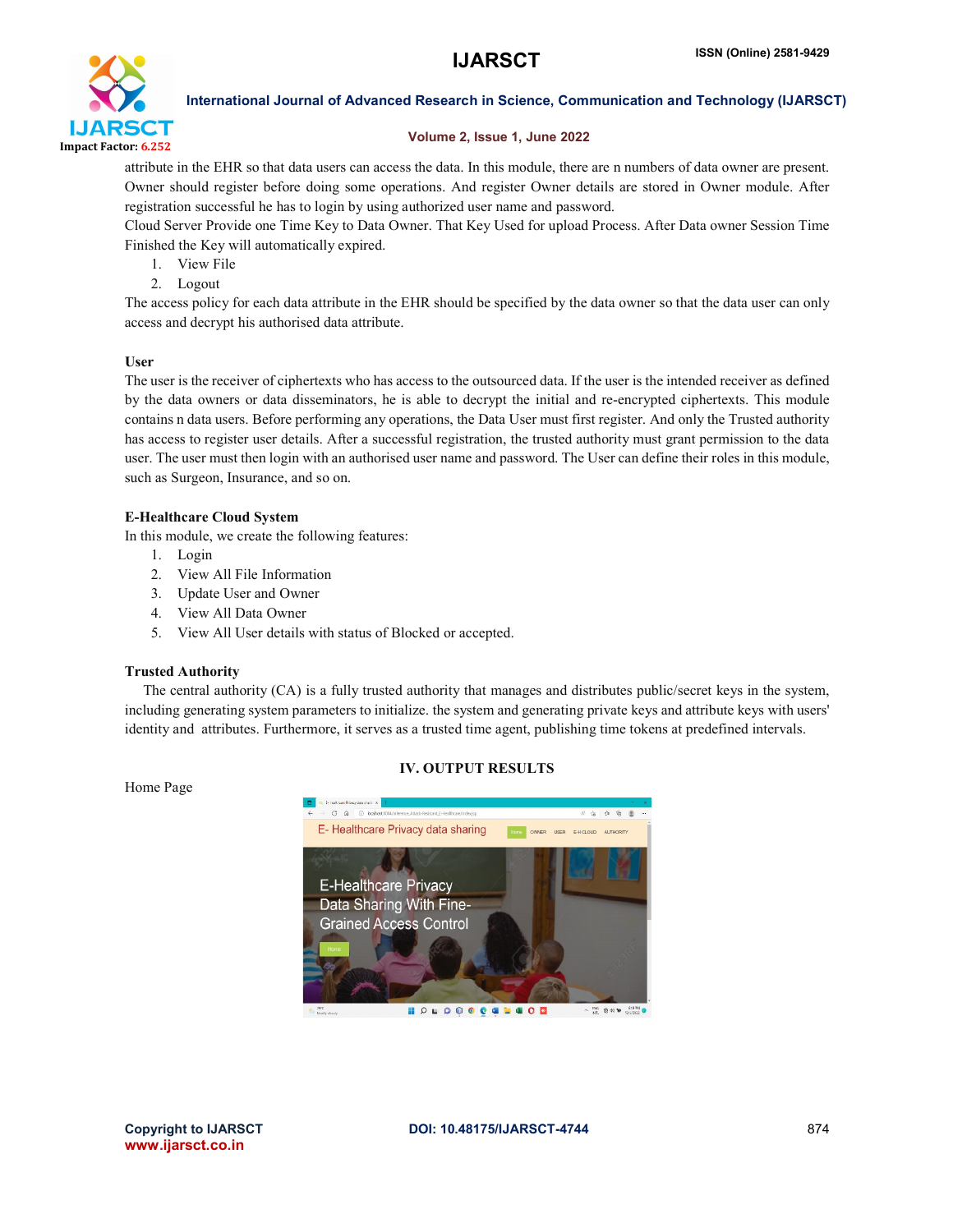# **IJARSCT** Impact Factor: 6.252

International Journal of Advanced Research in Science, Communication and Technology (IJARSCT)

Volume 2, Issue 1, June 2022

|         | $\subseteq$ D Hullican ( $\mathbf{x}$<br>> C   0 local tost 6084/inference Attack-Resistant E-Healthcare/Owner.jsp |                                                                                                                                                                                                                                                                                                                                                                                                                          |                              |                 |                        |                                                                       |
|---------|--------------------------------------------------------------------------------------------------------------------|--------------------------------------------------------------------------------------------------------------------------------------------------------------------------------------------------------------------------------------------------------------------------------------------------------------------------------------------------------------------------------------------------------------------------|------------------------------|-----------------|------------------------|-----------------------------------------------------------------------|
|         | E- Healthcare Privacy data sharing                                                                                 |                                                                                                                                                                                                                                                                                                                                                                                                                          |                              |                 |                        | Home<br>Registration<br>Login                                         |
|         | <b>DE Owner Registration</b>                                                                                       |                                                                                                                                                                                                                                                                                                                                                                                                                          |                              | Data Owner      |                        |                                                                       |
|         | sandhiya                                                                                                           |                                                                                                                                                                                                                                                                                                                                                                                                                          |                              | Registration    |                        |                                                                       |
|         | sandhiya@gmail.com                                                                                                 | 9098989890                                                                                                                                                                                                                                                                                                                                                                                                               |                              |                 |                        |                                                                       |
|         | temate                                                                                                             | cardictory                                                                                                                                                                                                                                                                                                                                                                                                               |                              |                 |                        |                                                                       |
|         |                                                                                                                    |                                                                                                                                                                                                                                                                                                                                                                                                                          |                              |                 |                        |                                                                       |
|         | chennai                                                                                                            |                                                                                                                                                                                                                                                                                                                                                                                                                          |                              |                 |                        |                                                                       |
|         |                                                                                                                    | Submit                                                                                                                                                                                                                                                                                                                                                                                                                   |                              |                 |                        |                                                                       |
|         |                                                                                                                    |                                                                                                                                                                                                                                                                                                                                                                                                                          |                              |                 |                        |                                                                       |
| 4 Parc  |                                                                                                                    |                                                                                                                                                                                                                                                                                                                                                                                                                          | $O$ <b>LO CO C G B G O D</b> |                 |                        | $\sim$ $\frac{100}{100}$ $\approx$ di M $\frac{0.001}{1000000}$       |
|         |                                                                                                                    |                                                                                                                                                                                                                                                                                                                                                                                                                          |                              |                 |                        |                                                                       |
|         | $\overline{\mathbf{R}}$ ) - Folds are $\mathbf{R}$<br>$\leftarrow$                                                 | Biomopophi x 6<br>$\rightarrow$ C $\Box$ localizet@41 after ce. Attack-Resistant E-Health care/Authority js:                                                                                                                                                                                                                                                                                                             |                              |                 |                        | $\mathbf{b} \mathbf{c} \mathbf{c} \mathbf{d} \mathbf{c} = \mathbf{0}$ |
|         |                                                                                                                    | E-Healthcare Privacy data sharing                                                                                                                                                                                                                                                                                                                                                                                        |                              |                 |                        | Authority Legin                                                       |
|         |                                                                                                                    |                                                                                                                                                                                                                                                                                                                                                                                                                          |                              |                 |                        |                                                                       |
|         |                                                                                                                    |                                                                                                                                                                                                                                                                                                                                                                                                                          |                              |                 |                        |                                                                       |
|         |                                                                                                                    |                                                                                                                                                                                                                                                                                                                                                                                                                          |                              |                 |                        |                                                                       |
|         |                                                                                                                    |                                                                                                                                                                                                                                                                                                                                                                                                                          |                              |                 |                        |                                                                       |
|         | <b>E</b> Login                                                                                                     |                                                                                                                                                                                                                                                                                                                                                                                                                          |                              |                 | <b>Authority Login</b> |                                                                       |
|         | authority                                                                                                          |                                                                                                                                                                                                                                                                                                                                                                                                                          |                              |                 |                        |                                                                       |
|         |                                                                                                                    |                                                                                                                                                                                                                                                                                                                                                                                                                          |                              |                 |                        |                                                                       |
|         |                                                                                                                    | Login                                                                                                                                                                                                                                                                                                                                                                                                                    |                              |                 |                        |                                                                       |
|         |                                                                                                                    |                                                                                                                                                                                                                                                                                                                                                                                                                          |                              |                 |                        |                                                                       |
|         |                                                                                                                    |                                                                                                                                                                                                                                                                                                                                                                                                                          |                              |                 |                        |                                                                       |
|         |                                                                                                                    |                                                                                                                                                                                                                                                                                                                                                                                                                          |                              |                 |                        |                                                                       |
|         |                                                                                                                    |                                                                                                                                                                                                                                                                                                                                                                                                                          |                              |                 |                        |                                                                       |
|         | $\omega$ are                                                                                                       |                                                                                                                                                                                                                                                                                                                                                                                                                          | <b>BOLOGOCSLOD</b>           |                 |                        | $\frac{806}{301}$ $\Rightarrow$ 30 $\approx$ $\frac{6.674}{205200}$ 0 |
|         |                                                                                                                    |                                                                                                                                                                                                                                                                                                                                                                                                                          |                              |                 |                        |                                                                       |
| details |                                                                                                                    |                                                                                                                                                                                                                                                                                                                                                                                                                          |                              |                 |                        |                                                                       |
|         | $\omega$                                                                                                           | $\mathbb{E} \left[ \begin{array}{c c c c c} \mathbf{X} & \mathbf{B} & \mathbf{B} & \mathbf{B} & \mathbf{B} & \mathbf{B} & \mathbf{B} & \mathbf{B} & \mathbf{B} & \mathbf{B} & \mathbf{B} & \mathbf{B} & \mathbf{B} & \mathbf{B} & \mathbf{B} & \mathbf{B} & \mathbf{B} & \mathbf{B} & \mathbf{B} & \mathbf{B} & \mathbf{B} & \mathbf{B} & \mathbf{B} & \mathbf{B} & \mathbf{B} & \mathbf{B} & \mathbf{B} & \mathbf{B} &$ |                              | $x = 0$ is able |                        |                                                                       |
|         | $\leftarrow + \leftarrow$ 0 loalloot#034/informs: Atad: Reistant E-Holdhom/consumeriess@jp                         |                                                                                                                                                                                                                                                                                                                                                                                                                          |                              |                 |                        | 日日 日 第1200                                                            |
|         |                                                                                                                    | E-Healthcare Privacy data sharing                                                                                                                                                                                                                                                                                                                                                                                        |                              | Home            | User<br>Owner          | Request File Logout                                                   |
|         |                                                                                                                    |                                                                                                                                                                                                                                                                                                                                                                                                                          | <b>Owner Details</b>         |                 |                        |                                                                       |
|         |                                                                                                                    |                                                                                                                                                                                                                                                                                                                                                                                                                          |                              |                 |                        |                                                                       |
|         |                                                                                                                    |                                                                                                                                                                                                                                                                                                                                                                                                                          |                              |                 |                        |                                                                       |
|         | Username                                                                                                           | Mailid Type                                                                                                                                                                                                                                                                                                                                                                                                              | phone                        | location        | <b>Status</b>          |                                                                       |
|         | mogan                                                                                                              | magan@graail.com                                                                                                                                                                                                                                                                                                                                                                                                         | 7639330524                   | cheanal         | activated              |                                                                       |
|         |                                                                                                                    |                                                                                                                                                                                                                                                                                                                                                                                                                          |                              |                 |                        |                                                                       |
|         | kiran                                                                                                              | kiransigmail.com                                                                                                                                                                                                                                                                                                                                                                                                         | 9790721621                   | cheasi          | activated              |                                                                       |
|         | varun                                                                                                              | varm@gmall.com                                                                                                                                                                                                                                                                                                                                                                                                           | 9790721621                   | cheast          | activated              |                                                                       |

### Authority Login

Owner Registration

### Data Owner file uplood

Authority verified owner



**IDLOGOCGEGOD** 

 $\frac{1}{\text{diam}(\mathcal{A})}$ 

 $\overline{10}$ 

 $\frac{80}{10}$ 

sundhiya@gmail.com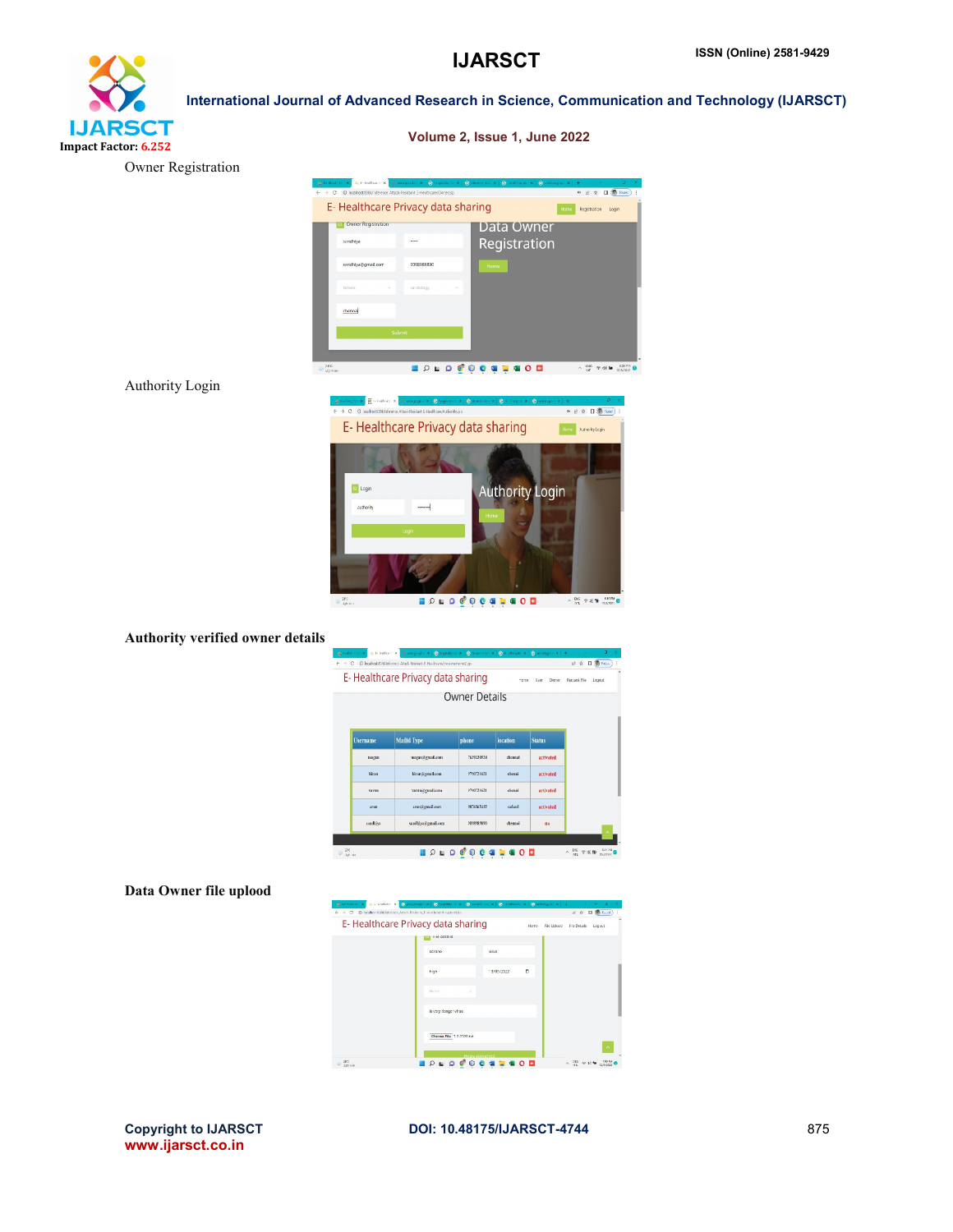## **IJARSCT** Impact Factor: 6.252

## Waiting for approved E health cloud  $z \in \mathbb{R}$ E- Healthcare Privacy data sharing View Files Details **HORO COCARGOD**  $\sim \frac{100}{100}$  with  $\sim$ E health cloud login - 2 4 0 0 m E- Healthcare Privacy data sharing **Force** E Health Login Logi  $\boxed{z}$  Logi E Health Cloud Login  $\blacksquare \circ \blacksquare \circ \blacksquare \circ \blacksquare \circ \blacksquare \circ \blacksquare \bullet \blacksquare \bullet \blacksquare \bullet \blacksquare \bullet \blacksquare \bullet \blacksquare \bullet \blacksquare \bullet \blacksquare \bullet \blacksquare \bullet \blacksquare \bullet \blacksquare \bullet \blacksquare \bullet \blacksquare \bullet \blacksquare \bullet \blacksquare \bullet \blacksquare \bullet \blacksquare \bullet \blacksquare \bullet \blacksquare \bullet \blacksquare \bullet \blacksquare \bullet \blacksquare \bullet \blacksquare \bullet \blacksquare \bullet \blacksquare \bullet \blacksquare \bullet \blacksquare \bullet \blacksquare \bullet \blacksquare \bullet \blacksquare \bullet \blacksquare \bullet \blacksquare$  $\Delta_{\rm conv}^{\rm src}$ User registration -<br>- 2 文 日 6 7300 E- Healthcare Privacy data sharing Rome Login User Registration **Isl** Registra User Registration barath .... barati 909698989 **HOLOGOCALGOD**  $\begin{array}{rcl} \wedge & \mathrm{ess} & \phi & \mathrm{op} \otimes & \mathrm{essus} \; \mathbf{O} \\ \mathbf{max} & \phi & \mathrm{supus} & \mathrm{supus} \; \mathbf{O} \end{array}$  $2r$ File key to download  $+$  . E- Healthcare Privacy data sharing **About Us** Enter your Key1 **EXI** Regi

International Journal of Advanced Research in Science, Communication and Technology (IJARSCT)

Volume 2, Issue 1, June 2022

#### V. CONCLUSION

**EPLOUTOGRESS** 

We create a fine-grained access control e-healthcare cloud system that is resistant to inference attacks. We begin by suggesting a Time proxy re encryption scheme. We propose that a specialised access policy be defined for each data

www.ijarsct.co.in

Copyright to IJARSCT **DOI: 10.48175/IJARSCT-4744** 876